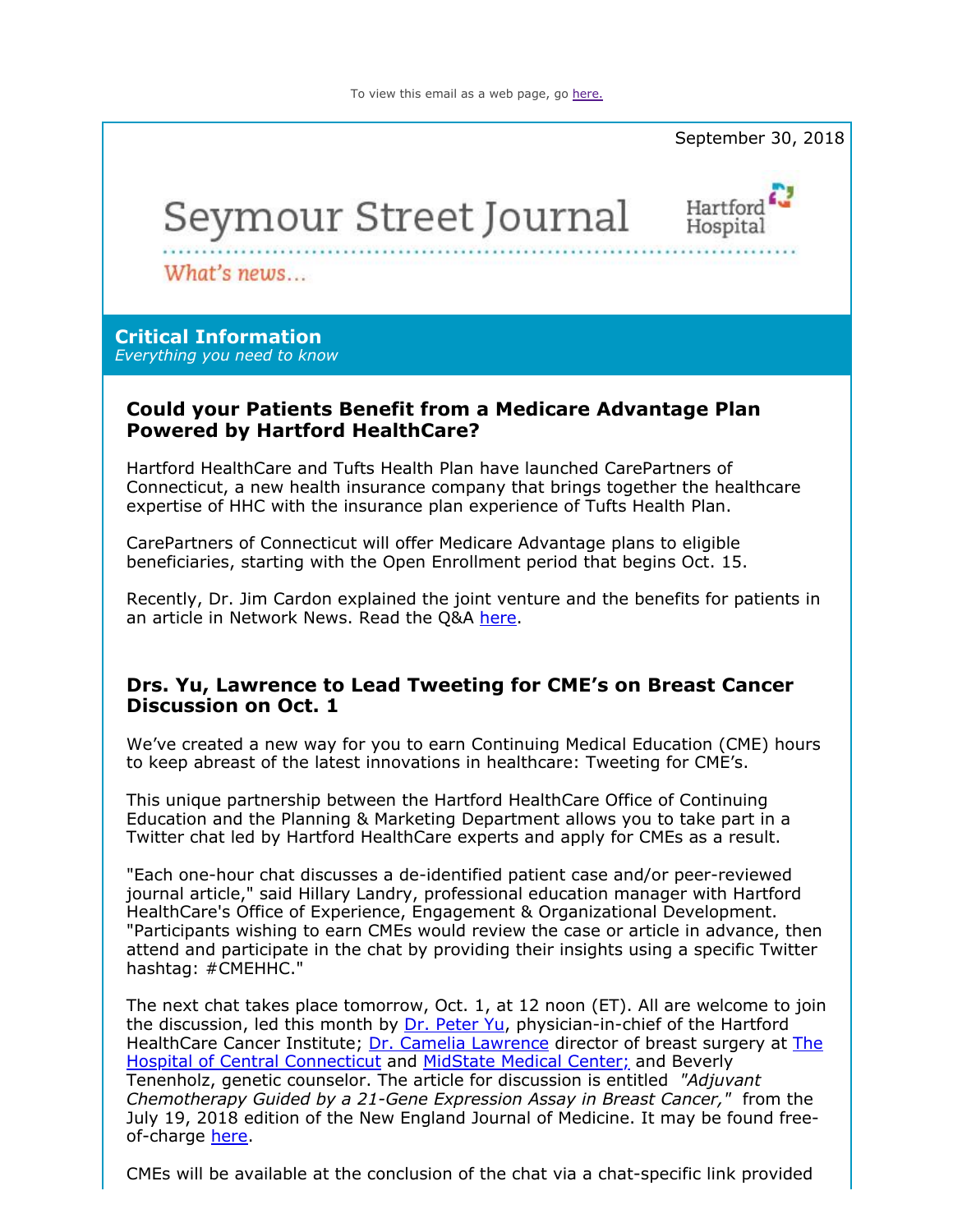on Twitter, based on participant application and review of the chat record to confirm participation.

"We're excited to be on the cutting edge, providing clinicians with CME opportunities that are valuable and convenient," Landry said.

Additional details about "Tweeting for CME's" may be found here.

Back to Top

**Noteworthy and New** *Announcements, news and information*

## **How Hartford Hospital's Investment Team Beat Nearly All its Peers — Again**

Hartford HealthCare's investment team, led by chief investment officer David Holmgren, had another superlative year.

"The \$3.2 billion foundation, which supports a major Connecticut hospital network, returned 12 percent net-of-fees in the fiscal year ending June 30, 2018," Holmgren told the publication Institutional Investor for a recent article.

"This result puts Hartford in the top 2 percentile of endowments and foundations for the year," the article said, "with the fund outpacing peers' median return by 420 basis points, according to private benchmarking data from a major consulting firm. Over five years, Hartford's 8.9 percent annualized returns rank in the top decile."

Read the full story, "How a \$3 Billion Hospital Foundation Beat Nearly All its Peers — Again," by clicking here.

# **Cystic Fibrosis Center Chosen for Quality Care Award**

Hartford Hospital's Cystic Fibrosis Center will be the 2018 recipient of the annual Cystic Fibrosis Foundation's Quality Care Award: Recognizing Outstanding QI Processes and Accomplishments. The honor will be awarded at the US Center and Program Directors' meeting at NACFC in Denver on October 20.

"Congratulations to Dr. McArdle, Dr. Pope and their dedicated team of top-class cystic fibrosis clinicians and caregivers," said Dr. Peru Venkatesh, chief academic officer and interim chief of medicine for Hartford Hospital. "This is tremendous work and we are all proud."

The Center has been nationally recognized for their quality improvement projects. Providers from the team are active at the national level, providing consultation, teaching and coaching to other CF centers around the country.

# **Generous Donation Supports Cancer Care Innovation Unit**

Long-time Hartford Hospital supporter Neil H. Ellis has made a generous gift in support of the Hartford HealthCare Cancer Institute's clinical trials work and the Cancer Care Innovation Unit, which will open to patients in October.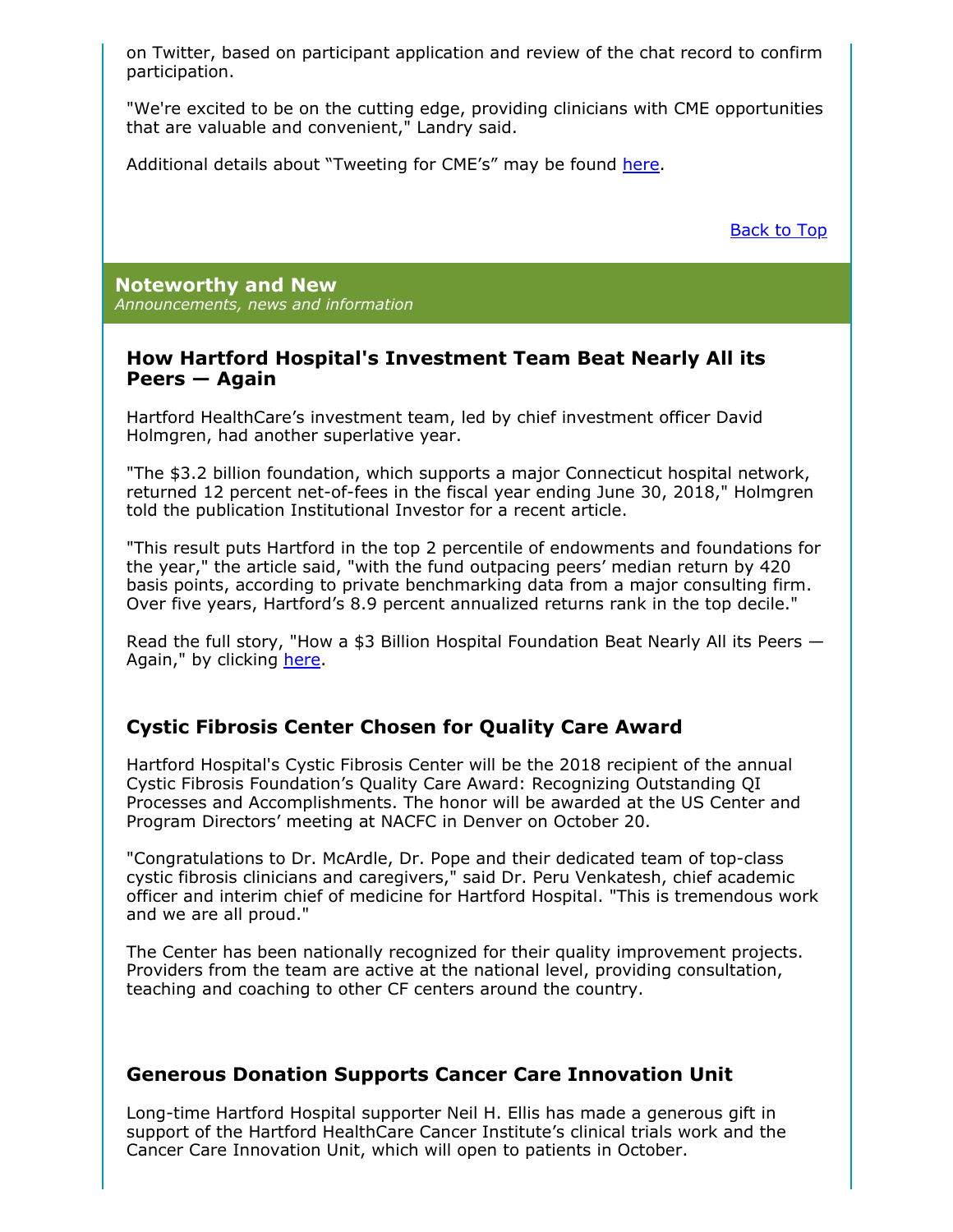The donation was made in memory of Ellis's son, who died at age 14 from leukemia. Dr. Peter Yu, physician-in-chief of the Cancer Institute, and Kristi Gifford, vice president of the Cancer Institute, were instrumental in securing the gift.

# **Connecticut GI Named a Top Workplace**

Connecticut GI has been named as one of the top workplaces in Connecticut for 2018, according to the Hartford Courant. This is the fifth year that Connecticut GI has made the list.

For the full list of winners, click here.

Back to Top

#### **Recognizing Excellence** *Awards, accolades and achievements*

# **In Brief**

**Dr. John Welch**, emeritus general surgeon at Hartford Hospital, was awarded the Nathan Smith Award at the New England Surgical Society. It is the society's highest award and granted to surgeons who have made major contributions to New England Surgery. Previous recipients include Dr. David Crombie, former Chief of Surgery at HH, and Dr. Claude Welch, John's father and a distinguished Harvard surgeon at MGH.

**Drs. Zachary Haas**, **Rabi Panigrahi**, and **Dhamodaran Palaniappan** are coauthors of an article published in Connecticut Medicine in August 2018 entitled "Airway Management of Expanding Neck Hematoma After Anterior Cervical Spine Surgery". Clinical management of this potentially lethal complication requires a multidisciplinary approach for a successful outcome.

**Drs. Syed Rizvi, Karyn Butler, and Dhamodaran Palaniappan** are co-authors of an article published in Connecticut Medicine in May 2018 entitled "NT-Pro-BNP as an Adjunct Diagnostic Serological Marker for Transfusion-Associated Circulatory Overload (TACO) in the Postoperative Critically Ill Patient with Chronic Kidney Disease".

**Drs. Joseph McIsaac** and **Patricia McFadden** are co-authors of an article on trauma and mass casualty care entitled "SALT Triage for Mass Casualties" . The article is published in the ASA Monitor, which is the official newsletter of the American Society of Anesthesiologists.

**Drs. Thomas Mort** and **Syed Rizvi** are co-authors of an article published in Anesthesiology News Airway Management entitled "Cardiac Arrest During Emergency Intubation Outside the Operating Room". This article analyzes the incidence and risk factors contributing to intubation-related cardiac arrest in remote non-operating room locations. In a second article for Anesthesiology News, Dr. Thomas Mort discusses the feasibility of topical local anesthesia preparation for video-assisted laryngoscopy during "Emergency Intubations Outside the Operating Room".

**Dr. Paul D. Thompso**n, Chief of Cardiology at Hartford Hospital and Physician Co-Director of the HHC Heart & Vascular Institute, was the keynote lecturer at the Clinical Exercise Physiology Association in Framingham, Mass. Dr. Thompson topic was "Does Pre-participation Screening of Athletes Save Lives?" Dr. Thompson was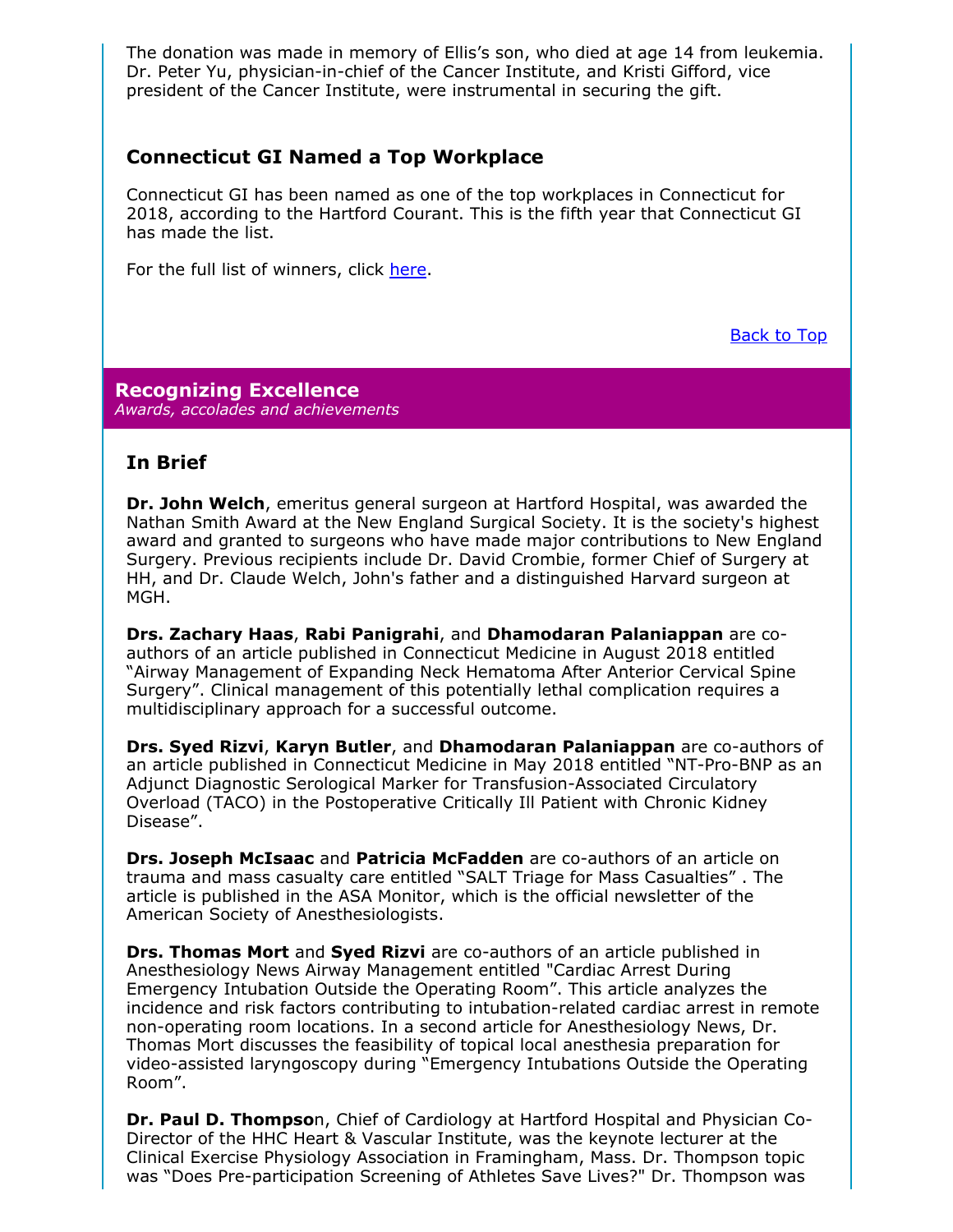also a visiting professor and lectured to the Division of Cardiology at NYU's Langone Medical Center in September. Dr. Thompson consulted with fellows and faculty and lectured on "Can too Much Exercise Hurt the Heart."

# **Welcome New Providers to Hartford Hospital**

Please visit https://hartfordhospital.org/find-a-doctor for more information on these and other providers.

### **Physicians**

Jason Altman, DO Anesthesiology Caroline Amin, MD Pediatrics Emily Biddick, MD Pediatrics Khalilah Dann, MD Family Practice Vladimir Daoud, MD General Surgery Torsten Ehrig, MD Dermatopathology Andrew Ferrara, DO Emergency Medicine Laura Hall, MD Ophthalmology Lia Jamian, MD Rheumatology Joan Ma, MD **Emergency Medicine** Beenish Noor, MD Hospital Medicine Nihal Patel, MD Gastroenterology Jeffrey Pravda, MD Orthopedics Victor Rossi, MD Cardiology Izabella Shuvayev, MD Psychiatry Shannon Sutherland, MD Obstetrics & Gynecology Joseph Vitterito, MD Neonatology

# **Allied Health**

Christopher Balsamo, APRN Surgical Critical Care Elizabeth Doty, APRN Allergy Katie Dziedzic, APRN Palliative Medicine Jaclyn Gladstein, PA Trauma Surgery Kendal Hodges, APRN Neurology Drew Jett, PA-C Orthopedics Jessica Kelly-Hauser, APRN Surgical Critical Care Allyssa Kenney, PA-C Pulmonary Medicine Ashley Kuligowski, PA-C **Casa Care Contracts** Ellen Massey, APRN Cardiology Jeannine Maytan, CNM Obstetrics & Gynecology Mariam Nasiri, APRN Internal Medicine Connor Rowntree, PA-C Trauma Surgery Kaitlin Shaughnessy, PA-C Orthopedics Alexandra Sirrine, PA-C Emergency Medicine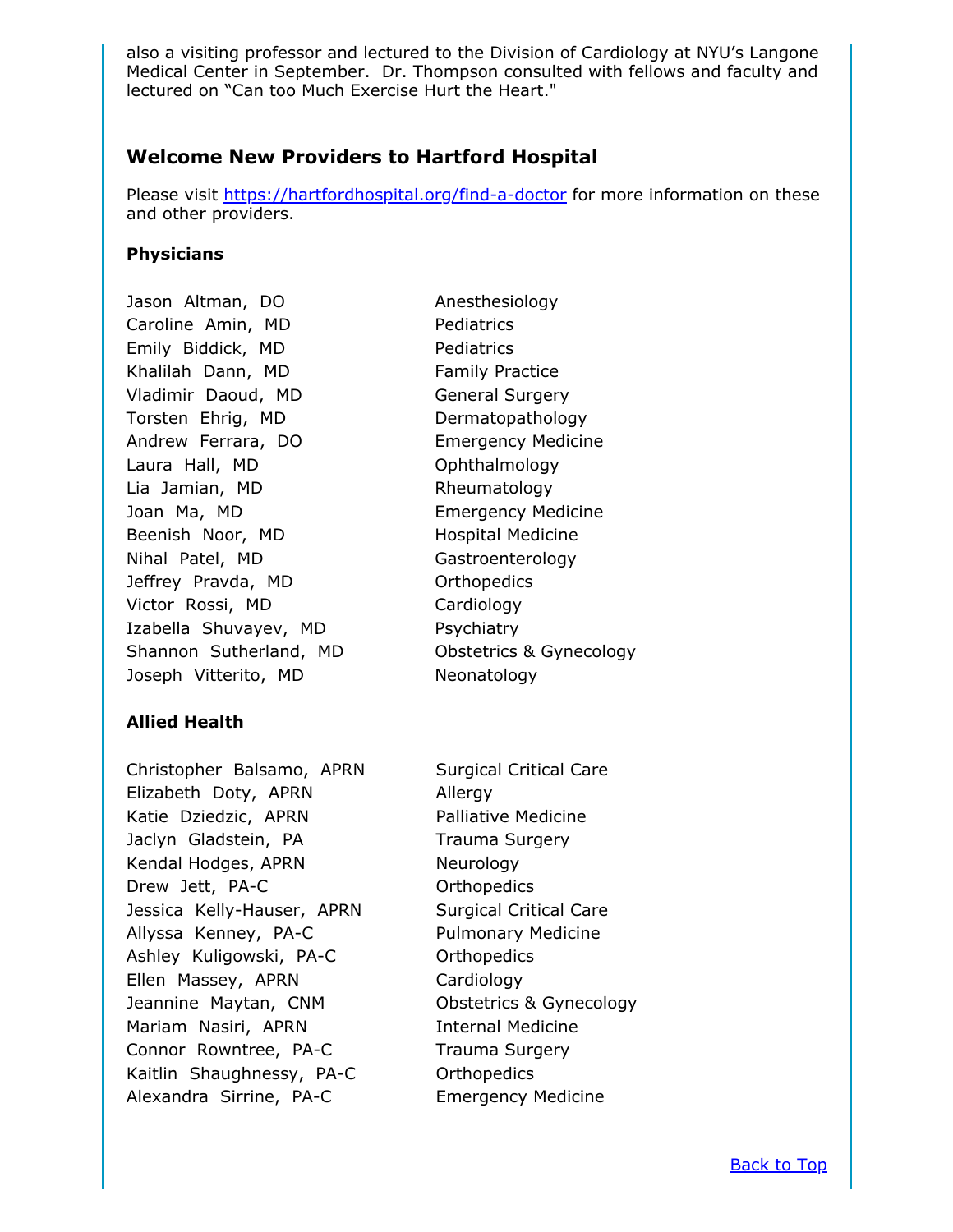# **October 2**

**Ask the Experts: All You Need to Know About Liver Transplant** Gilman Auditorium

6 to 8:30 p.m.

This free educational program is intended for anyone interested in learning about liver transplantation. Light bites and refreshments will be provided.

Featuring:

- "Reasons for Liver Transplantation" from Dr. Michael Einstein, Hartford Hospital
- "Transplant Evaluation and Surgery" from Dr. Caroline Rochon, Hartford Hospital Transplant Program
- "Transplant Aftercare" from Dr. Patricia Sheiner, Hartford Hospital Transplant Program

There is no fee to attend, but registration is required. Visit https://liverfoundation.org/event/ctate3/ or call 203.234.2022.

# **October 3 34th Annual Cardiovascular Symposium**

Connecticut Convention Center, 100 Columbus Blvd., Hartford 7 a.m. to 3 p.m.

This one-day CME-accredited symposium allows cardiac health care professionals to learn recent advances in the management of cardiovascular disease patients from leading experts in the field. Attendees will leave able to:

- Describe anticoagulation indications & options for atrial fibrillation patients, including peri-procedural management
- Understand the effect of gravity and the upright posture on human cardiovascular physiology
- Reassess the relevance of rupture of a "vulnerable" plaque in the current era and explore the influences in secular trends in preventive interventions on human atherosclerosis
- Understand ischemic stroke classification and cryptogenic stroke
- Recite the differential diagnosis of an elevated highly sensitive troponin and recognize the difference between 'conventional' and highly sensitive troponin methods
- Assess the severity of ischemic mitral regurgitation and become familiar with various treatment modalities
- Identify which patients qualify for PCSK9 therapy and discuss how to manage patients with low HDL-C levels

Hartford HealthCare designates this live activity for a maximum of 5.25 AMA PRA Category 1 credit(s).<sup>™</sup>

Please visit www.hartfordcvsymposium.org for more information and to register.

# **October 11 and 12 1st Annual Shock Symposium – Meds vs. Machines Conference**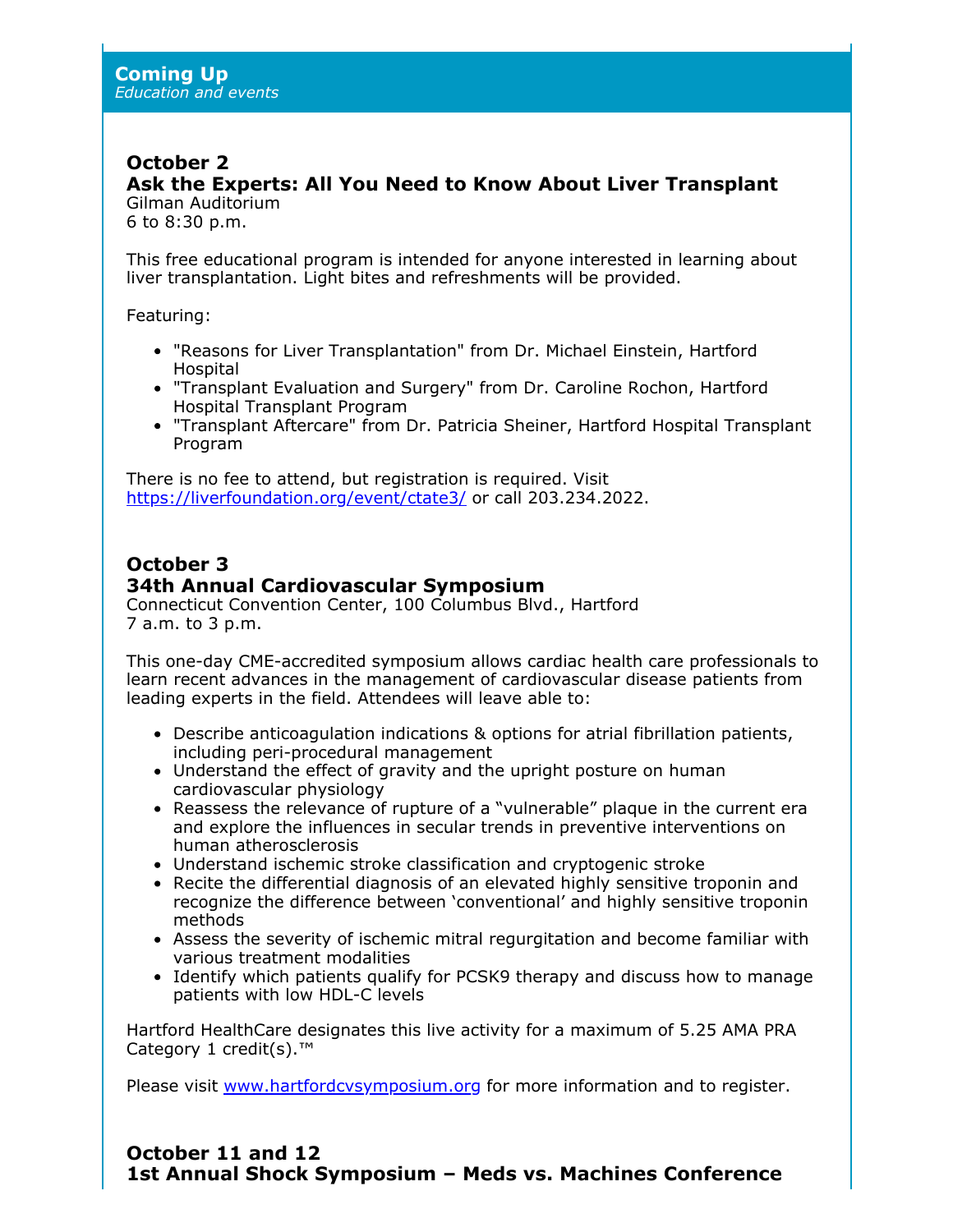Sheraton Hartford South Hotel, 100 Capital Boulevard, Rocky Hill Thursday from 6 to 8:15 p.m.; Friday from 7 a.m. to 5 p.m.

Jointly provided by the Heart & Vascular Institute of Hartford HealthCare, the Office of Continuing Education and the Hartford Hospital Division of Cardiology, the goal of this activity is to provide participants with the most current data on drug and device treatments for patients with acute cardiopulmonary shock.

'This live event is intended for physicians, advanced practitioners, nurses, perfusionists, respiratory therapists, hospitalists, residents and other medical professionals involved in the treatment of patients with acute shock.

To register online, visit www.hartfordhospital.org/events. To register by phone, call 855.442.4373.

The course fee is \$175 for physicians; 125 for APRNs, PAs and perfusionists; \$100 for RNs, RTs, non-UConn residents and other healthcare professionals. For Hartford HealthCare/UConn fellows, residents, interns and medical students, there are 25 complimentary "endorsed" spots. After the 25 complimentary "endorsed" spots are filled, the fee is \$25.

Questions may be directed to Carolyn Martindale at 860-305-2556 or Carolyn.martindale@hhchealth.org.

# **October 12 Department of Surgery Grand Rounds: "Creating an Impact Through Surgical Disparities Research: From Outcomes Studies to National Policy Changes"**

Jefferson Building 118 6:45 to 7:45 a.m.

By participating in this live activity, participants should be able to:

- 1. Review a series of work that describes the state of health care disparities in surgical outcomes
- 2. Discuss our current understanding of the mechanisms that lead to trauma and surgical disparities
- 3. Outline the recently crafted national agenda for surgical disparities research and

the federal research opportunities created for this purpose

Hartford HealthCare designates this live activity for a maximum of 1 AMA PRA Category 1 credit(s)™. This session fulfills the State of Connecticut physician relicensure requirement for education in Cultural Competency.

The lecture will also be streamed live through the VMR app at meet.hhsurgery@video.hhchealth.org.

# **October 13 Strengthen Your Practice: Caring for Patients in the Midst of the Opioid Crisis**

Hartford Marriott Farmington 7:50 a.m. to 1 p.m.

Sponsored by the Hartford HealthCare Opioid Management Council, this symposium will feature a number of topics: Defining the Pain Syndrome, CDC/PMP Guidelines & Interventional Options, Tapering Opioids, Substance Use Disorder Identification &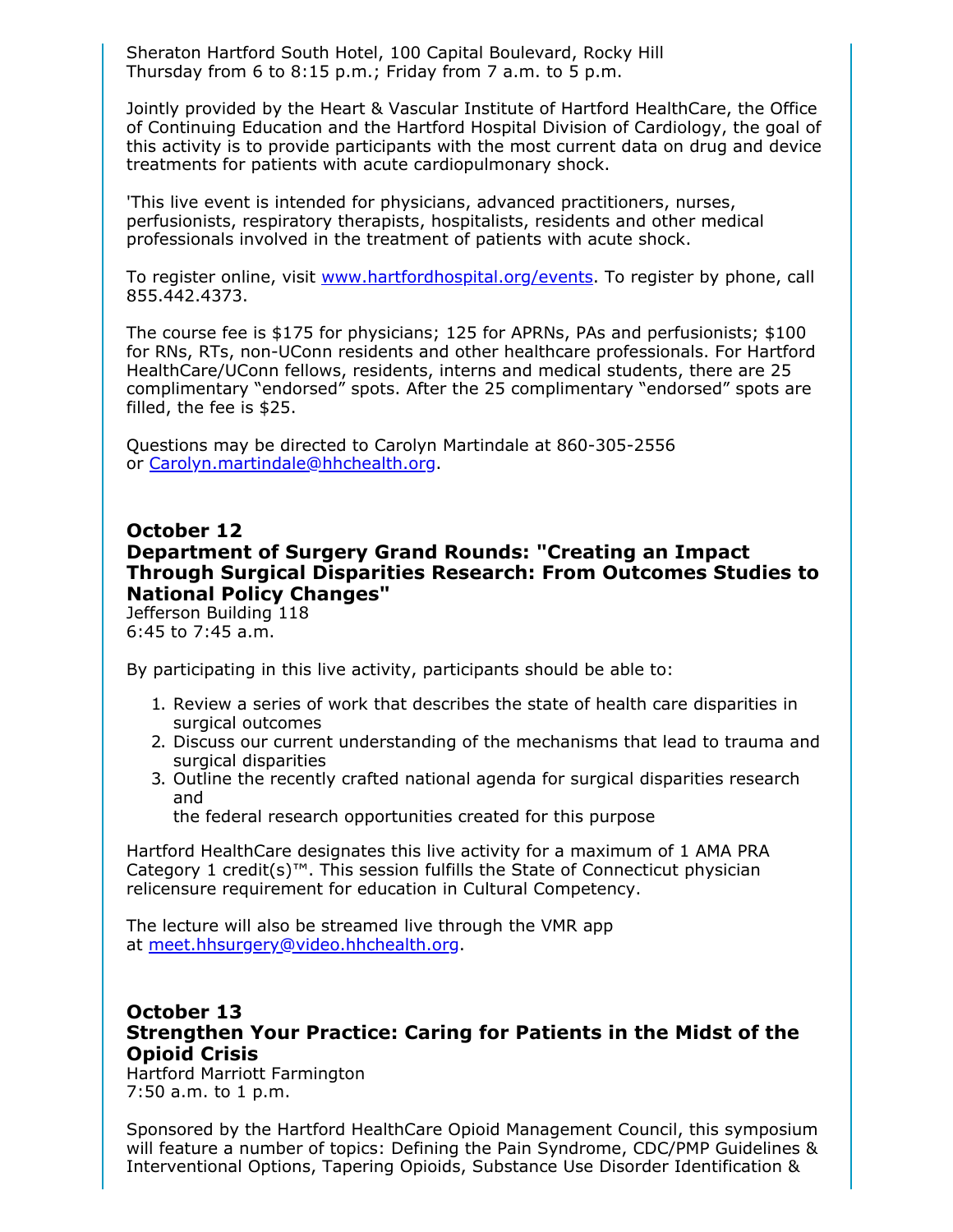Treatment, Urine Drug Screen Interpretation & A Personalized Approach to Pain, Managing Provider-Patient Interactions, Successful Analgesic Hand Offs, Maximizing the Benefits of EPIC, and Navigating Insurance Preferred Drug Lists.

Hartford HealthCare designates this live activity for a maximum of 4.5 AMA PRA Category 1 Credit(s).

Register here. Brunch will be provided.

# **October 27 First Annual Hartford HealthCare Ayer Neuroscience Institute Symposium**

Connecticut Convention Center 7:30 a.m. to 4 p.m.

Join the Hartford HealthCare Ayer Neuroscience Institute for "Innovations and Advances in Neuroscience Conditions," focused topics for primary care providers. Sample lectures include treating headache, approaches to back pain, peripheral neuropathy, seizure vs syncope, and snoring and sleep apnea.

Additional details can found at hartfordhealthcare.org/NeuroSymposium.

# **November 6 Pharmacotherapeutics Symposium for Advanced Practitioners** Heublein Hall

7:30 a.m. to 1 p.m.

This symposium will cover:

- Pharmaceutical Immunosuppression & Common Prophylaxis Strategies
- Anticoagulants in Patients with Kidney Dysfunction
- Reversal of Anticoagulation
- Management of Hyperkalemia: Acute Care Review & Emerging Therapies
- Navigating the World of Sepsis
- Procalcitonin Utility
- Pharmacy Considerations in Treating Arrhythmias

This symposium fulfills the bi-annual DPH requirements in pharmacotherapeutics for APRN relicensure. Hartford Healthcare designates this live activity for a maximum of 5.00 AMA PRA Category 1 credit(s).

PRE-REGISTRATION IS REQUIRED:

- 1. Log in to your CME account here. (If you don't have an account, use the same link. Enter your email address and click "Create Account" to continue.)
- 2. Choose "View Upcoming Events" and scroll down to the event
- 3. Register and pay fee: HHC Privileged Provider no charge, non-HHC Privileged Provider \$20
- 4. Contact ContinuingEd@HHCHealth.org with any questions

**Planning a CME Activity?**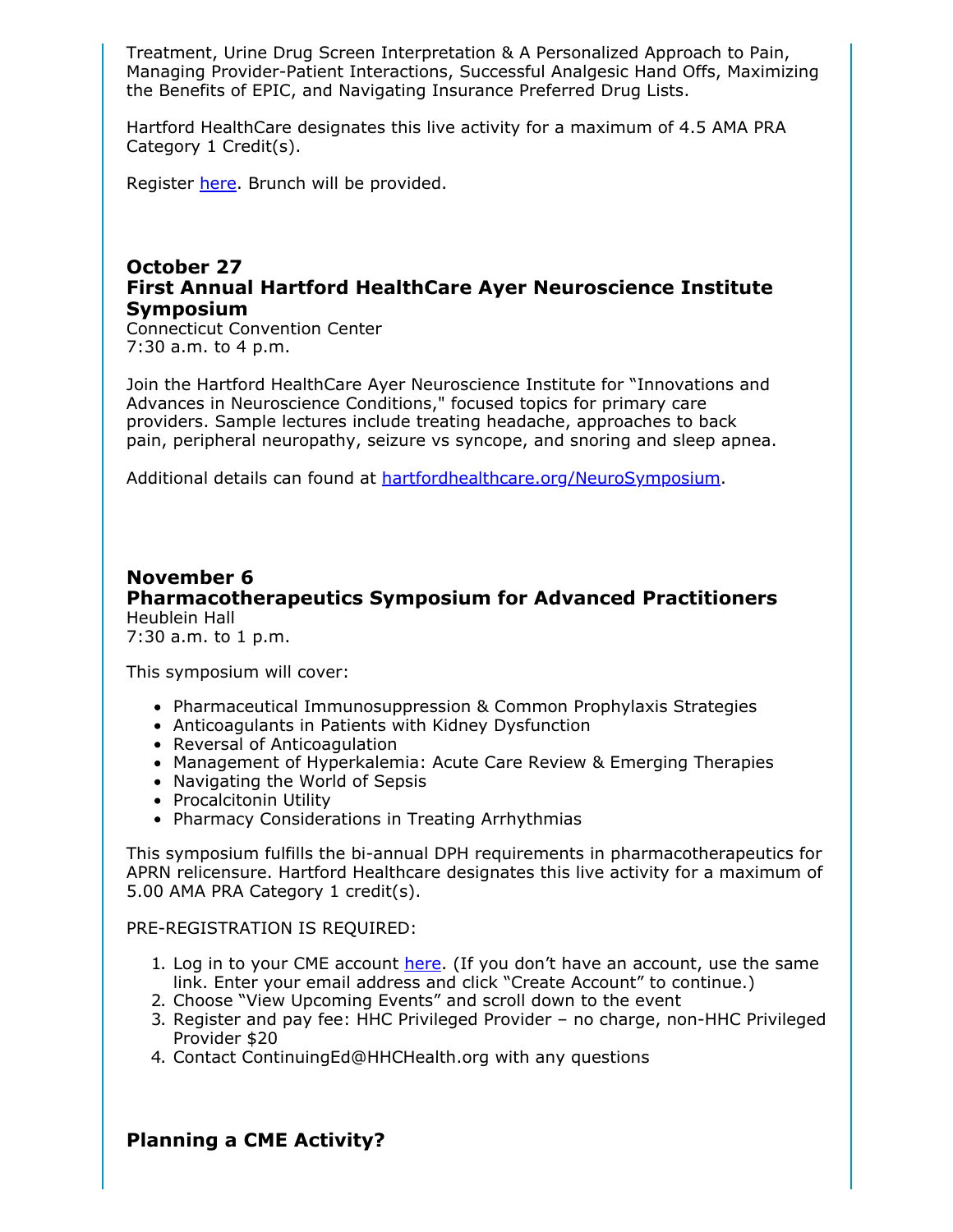- The CME department encourages program planners to begin the application process as far in advance of the CME activity as possible.
- Visit the HHC CME website to learn more about CME Offerings
- Click here to request an application today
- Contact continuinged@hhchealth.org to schedule a planning session

Back to Top

#### **For Your Information** *Other things you ought to know*

### **New Inpatient Rehab Unit: Admission Criteria and How to Make a Referral**

Hartford Hospital will open the doors to its brand new 26-bed inpatient rehabilitation unit on Sept. 6. The intensive rehab offered on the unit will help patients who have suffered a severe illness or injury gain a greater level of independence and return to home with a better quality of life.

Patients must meet the following admission criteria:

- Require active and ongoing intervention of multiple therapy disciplines
- Require intensive rehab therapy program consisting of 3 hours of therapy per day at least 5 days per week
- Require close supervision by a rehabilitation physician
- Expected to actively participate in and benefit from the program
- Require an intensive and coordinated interdisciplinary team approach to the delivery of care

Appropriate patients:

- Stroke
- Brain injury/spinal cord injury
- Neurological/neuromuscular disorder
- Multiple trauma
- Amputation
- Complex joint replacement surgery
- Cardiac/Pulmonary
- Deconditioned patient

Call 860.972.0990 to make an admission. Appropriate patients will be reviewed by the case coordinator, therapy team, nurse liaison and physiatrist.

# **Need IT or EPIC Help?**

If you need help with EPIC, the contact phone number is different from the number used for other information technology needs.

The Care Connect (EPIC) Help Desk can be reached at 860.972.EPIC or 2-EPIC (860.972.3742).

The IT Service Desk can be reached at 860.545.5699.